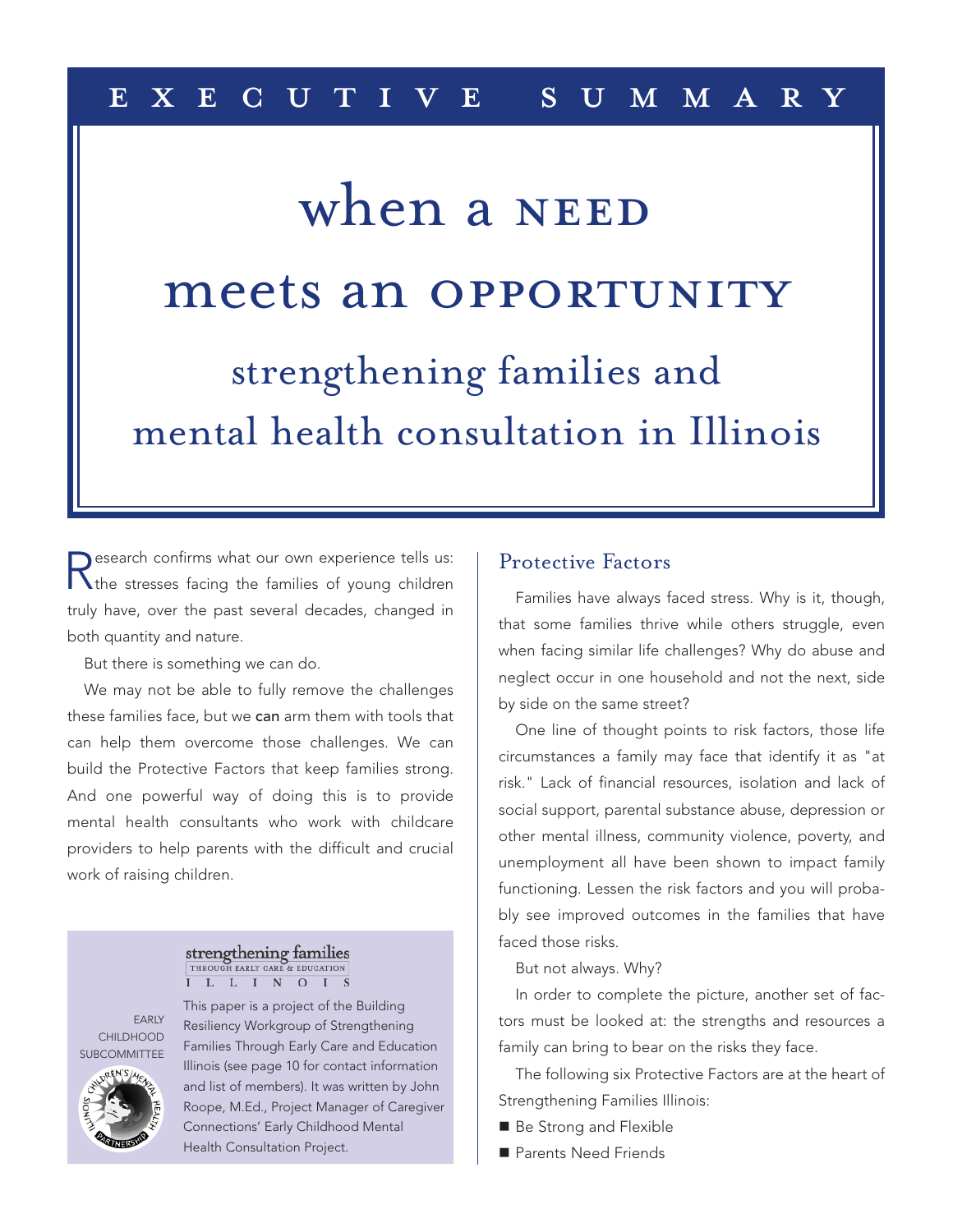- Being a Great Parent is Part Natural and Part Learned
- We All Need Help Sometimes
- Parents Need to Help their Children Communicate

Give Your Children the Love and Respect They Need More and more, research is showing that the presence or absence of these Protective Factors can make all the difference.

### Childcare and Strengthening Families

Concurrent with changes in family circumstances, more and more parents are by necessity turning to nonfamily members to help care for their children while they are employed. Early care and education (ECE) programs now serve approximately 60 percent of children younger than kindergarten age. So great is this need that in Illinois, early care and education has become our thirdlargest industry. Herein lies opportunity!

Engaged with parents and children on a nearly daily basis, childcare centers and family childcare home providers have a unique ability to impact the Protective Factors in the families they serve. Often, the childcare provider is viewed as a partner in the parenting process and a trusted honorary family member who has shared a child's developmental milestones, hurts, and triumphs with the family over time. Relationships such as these are powerful, providing an ideal means of nurturing families through the Protective Factors and connecting them with supports they need.

## Mental Health Consultation

One such meaningful support is to provide those who care for our children a new kind of partner: the children's mental health consultant (MHC). Just as children thrive best in the context of loving, safe, and reciprocal relationships with their care givers, and just as families can grow stronger within secure and trusting relationships with their childcare providers, so too can providers grow in their practice and feel reassured when they have trusted resources to help them with this most difficult and crucial work, the care of children.

The MHC, bringing a strong background in both mental health and child development, provides a new set of eyes, ears, and experiences for parents and childcare providers alike. The MHC, the provider, and the family become a team in assessment, problem solving, and planning. Each brings his or her own unique expertise to the effort. Together, new strategies can be developed to help each child (and family) be successful.

Finally, the MHC can help link families to those services in the community that can best support the family's needs and the child's social-emotional development. Navigating the web of mental health and social services can be a daunting task for even the most capable family. The skilled MHC can help.

Whether we call it attachment, best practice, or building Protective Factors, people thrive best within relationships. The child is nurtured and protected by the parent, who is sheltered within the family, which is supported by the caring provider, who is supported in turn by the consultant.

Relationships like these protect children and strengthen families. Through Strengthening Families Illinois and mental health consultation, we have the vehicle, the relationships, and the plan to make them happen.

Public policy actions are needed if we are to take full advantage of this opportunity; these are described below. Making the required shifts in public policy will mean finding dollars. It will mean blending dollars (or, if you prefer, braiding them). It will mean dissolving barriers and changing old mindsets. It will mean encouraging the "silos" to talk with each other and share. The Illinois Department of Children and Family Services and Department of Human Services, for example, are both stakeholders in the development of children and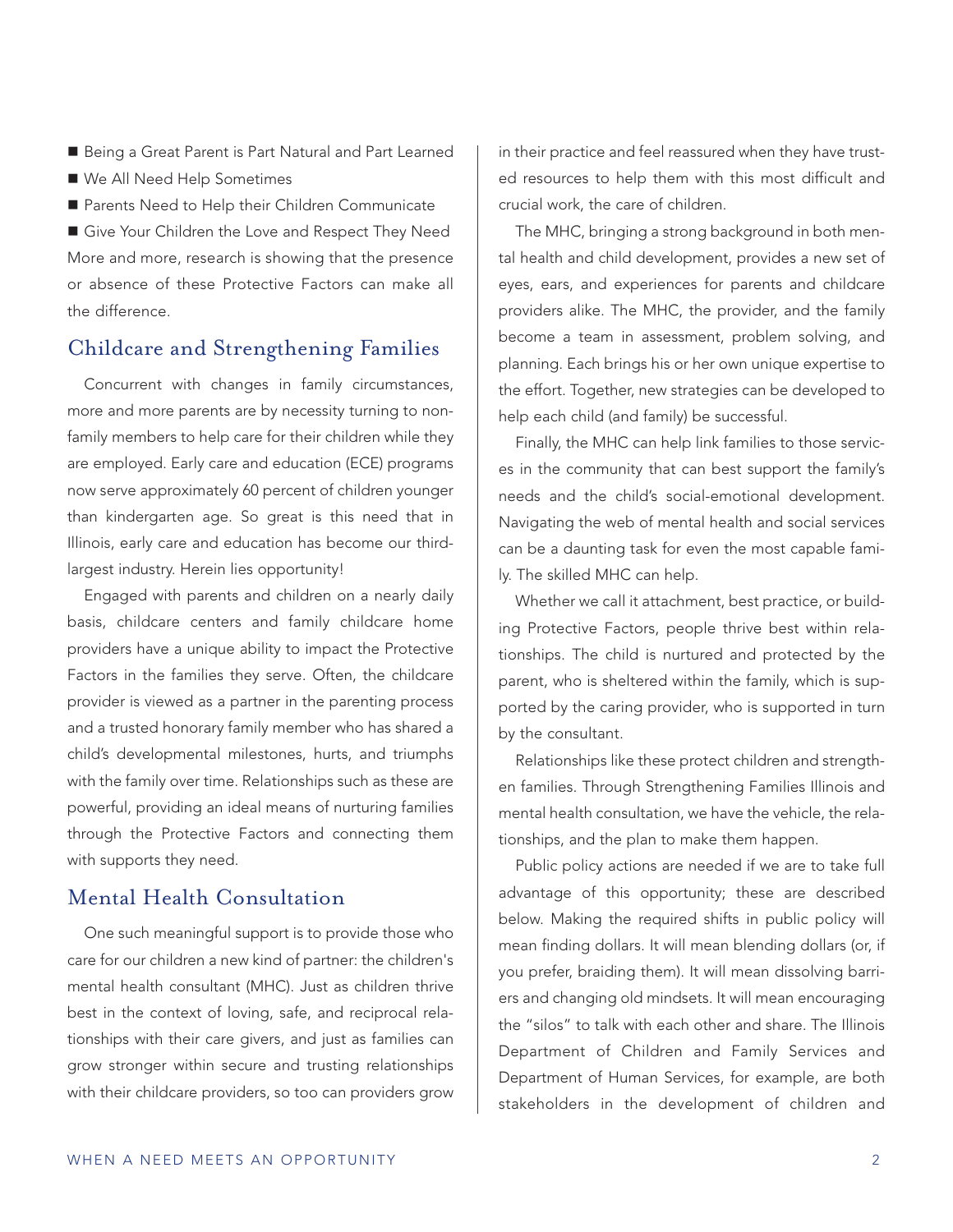strengthening of families, and both are partners in Strengthening Families Illinois.

Most of all, it will require your leadership and courage in supporting Strengthening Families Illinois and early childhood mental health consultation in our state.

## Policy Recommendations

First, support those programs that support family well-being in basic, concrete ways. Health care, childcare, housing, employment, and transportation may be givens to some portions of our population, but they are critical survival points to many struggling families.

Support early care and education, including childcare, Early Head Start / Head Start, and pre-school for all. These programs can help level the playing field for thousands of children. Please make sure the teachers and families involved have the tools and resources needed to achieve this huge accomplishment.

Support the statewide expansion of Strengthening Families Illinois. No reinvention of wheels here. The strategies and principles of SFI are effective and have been proven so.

Support early childhood mental health consultation wherever our children are. In childcare, in Early Head Start / Head Start and pre-school, in Early Intervention, in home visiting programs, and yes, in our treatment system as well. The hardworking professionals and families who care for our youngest children need and deserve all the help they can get. There are initiatives serving all of these settings. All are needed, and many are currently pilots that need to be brought to statewide scale.

5 Expand and solidify these much-needed efforts by:

- Expanding Caregiver Connections (the Illinois Department of Human Services consultation initiative serving childcare) to fully cover the state
- Continuing the development of mental health consultation within the Illinois State Board of Education system
- Supporting the efforts of the Illinois Children's Mental Health Partnership to build treatment capacity as it provides consultation to mental health agencies seeking to serve young children
- Encouraging coordination among these varying initiatives (including Early Intervention). Each serves a unique purpose and populations. Each will generate unique lessons learned that can benefit all.
- Supporting continued quality enhancement within childcare with a tiered quality-incentive system that can recognize and encourage programs that provide more than just "a place" for our children
- Continuing and expanding support for programs that keep teachers and caregivers strong and growing. Programs like Great Start, TEACH, and Gateways to Opportunity live and die on your watch.

 $\bigcirc$  When children and families do need treatment, they often come up against the cruelest of financial and bureaucratic barriers in a system that insists on treating and children and families as separate entities. After all, the system can only get paid for treating the "identified patient." Fix this, and let our mental health system treat and support what is really in front of them: a family.

Fulfill the promise of the Illinois Children's Mental Health Act. Truly create the integrated and comprehensive system called for. Prevent every pitfall that can be prevented. Intervene early and aggressively when prevention isn't enough. Ensure access to the best treatment we can give when our children and families need it.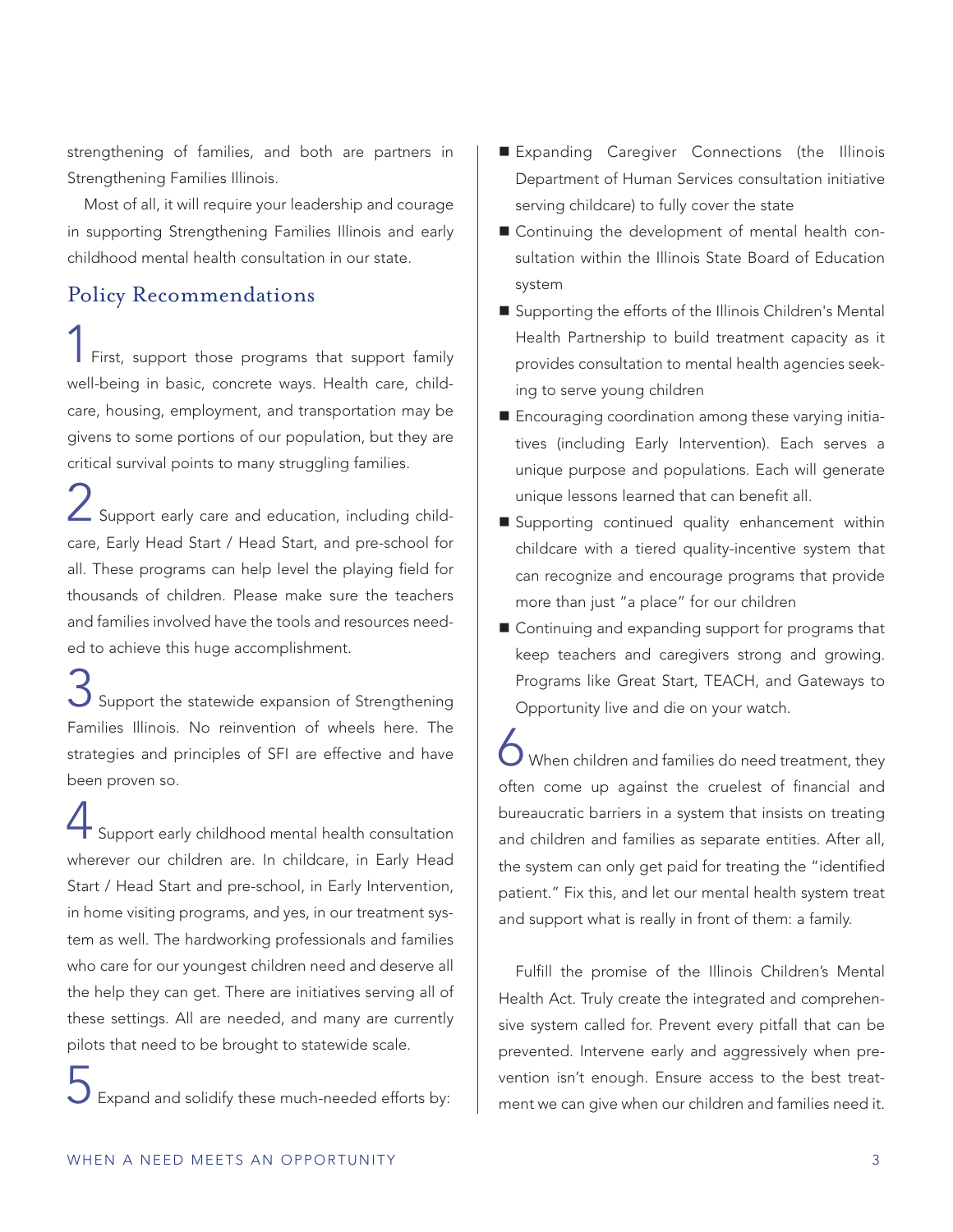# strengthening families and meets an OPPORTUNITY when a NEED

mental health consultation in Illinois

Research confirms what our own experience tells us:<br>The stresses facing the families of young children truly have, over the past several decades, changed in both quantity and nature.

These stresses are very real. They are also very complex. Addressing them is not easy. Period. But there is something we can do. We may not be able to fully remove the challenges these families face that place them so very much at risk (risks include the tragedy of child abuse and neglect), but we can arm them with tools that can help them overcome, or at least survive, those challenges.

Please journey with me—through the numbers, the rhetoric, and most importantly the intimate experience

#### strengthening families THROUGH EARLY CARE **EDUCATION** I L L I N O I S

EARLY CHILDHOOD SUBCOMMITTEE



This paper is a project of the Building Resiliency Workgroup of Strengthening Families Through Early Care and Education Illinois (see page 10 for contact information and list of members). It was written by John Roope, M.Ed., Project Manager of Caregiver Connections' Early Childhood Mental Health Consultation Project.

of real families—to a place of understanding, solutions, and meaningful action for the families and children of Illinois. We will start with one family facing its own unique challenges:

#### dodge and dakota

Each morning, six-year-old Dodge is awakened by his very hardworking mother at 6:00 AM. Thirty-five minutes later, on a neighbor's porch, he and his two-yearold sister, Dakota, say good-bye to her for the day. They will not see her again until nearly midnight.

After a substantial bus ride, Dodge will breakfast at school. He will go through his school day much like any other first-grader, although he sometimes struggles to keep up socially. As the school day ends, Dodge will not board the bus that brought him. Instead, he will climb on the van to his childcare center. As the van pulls out, he watches as other children run to meet Mom or Dad picking them up from school.

5:30. Closing time. As the childcare center ends most of its operations for the day, parent after parent can be seen moving in and out of the doors with children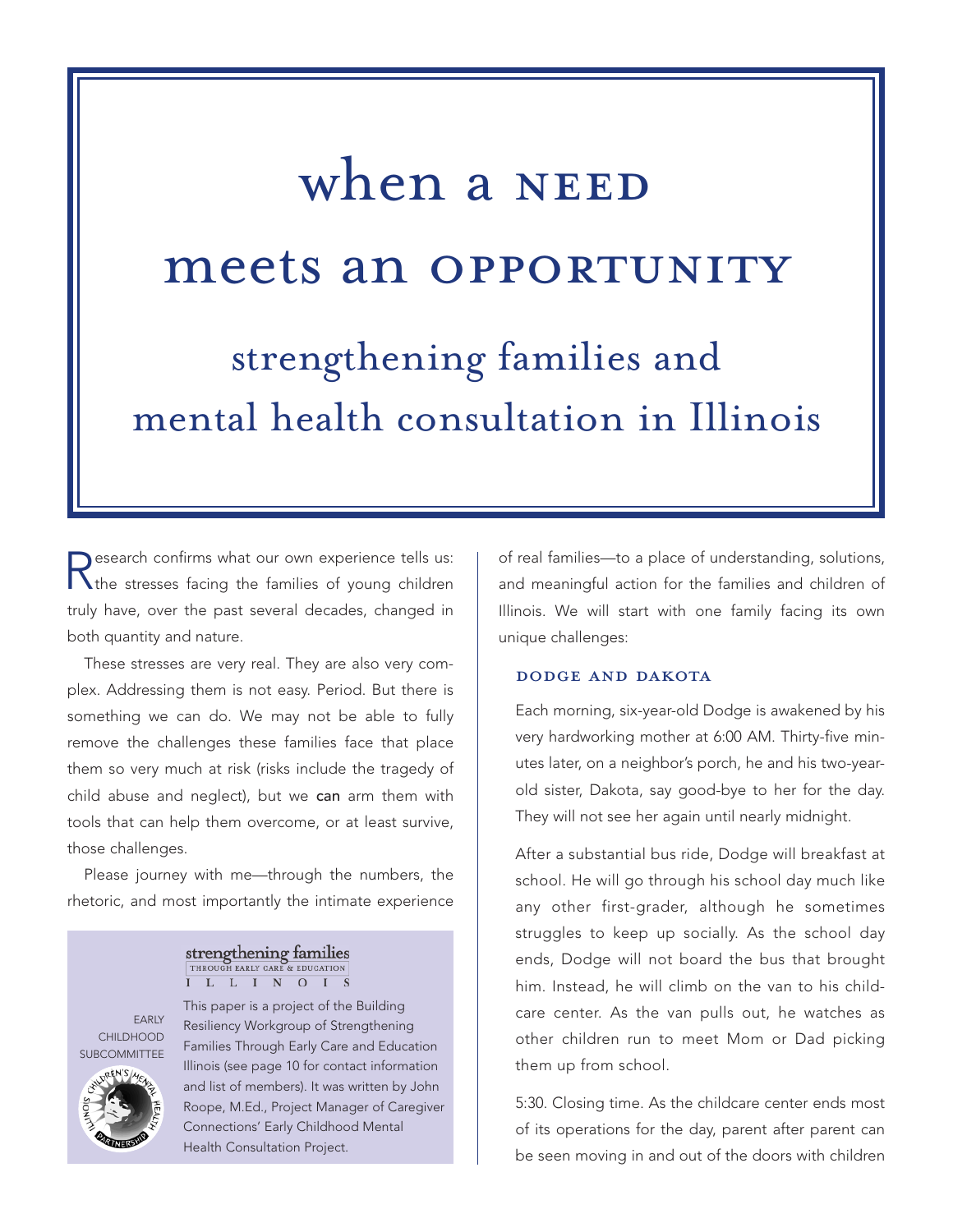in tow. It has been a long day for the children. They haven't seen Mom and Dad since breakfast. For the second time today, Dodge watches other children reunite with their parents. His day at the center is not over. He is one of the "late-night kids".

Dodge's center has a program for families whose parents work evenings. His mom works three part-time jobs. Dakota is here too. The neighbor dropped her off at the center on her way to work. Dodge and Dakota will spend their evening with the other latenight kids. They will eat supper, play, learn, and fall asleep on their cots.

Dakota cries each night as she falls asleep.

Somewhere between 11:15 and 11:45, a very exhausted mom will awaken her two children and load them into the cab for the ride home, where she will try to get them back to bed so they can do it all over tomorrow.

Dakota cries again. Dodge hits his mother as she tries to awaken him.

Where once the word "family" meant, almost automatically, an extended network of caring relatives sur-

## WHERE WE'RE GOING

- The support families need is not as easy to get as it once was.
- When present, certain Protective Factors can help prevent child abuse and neglect.
- We have a vehicle to promote those factors in many families—childcare!
- We have a vehicle to help childcare promote those factors—mental health consultation!
- We have a plan to make this happen-Strengthening Families Illinois!

#### more than a work support

Historically, the very existence of childcare programs has been a response to a single, employment focused need. From the welfare and reform movements of the nineteenth century through the federally sponsored daycares of the Great Depression and WWII, society has seen childcare primarily as a work support. Even today, when Illinois provides financial assistance for families to access childcare, it does so through the "Work Related Child Care Subsidy."

rounding and interwoven with the "nuclear" group in a household, it now too often means something much more isolated and limited to that nuclear group. Even the picture of that nuclear group has changed. While our collective psyche may hold the image of what we now term the "intact" family (two parents lovingly raising 2.2 children), the reality is that now, more than half of marriages end in divorce, more than half of mothers who have preschool age children are employed outside the home, and nearly an equal number are single parents.

Family constellations are now as varied as the imagination can handle, with each household bringing the unique strengths and values of its members to bear on the care of children. With the usual mix of successes and frustrations, grandparents are raising grandchildren, single fathers are taking on challenges once associated only with single mothers, and those single mothers are facing more and more pressure to work. Even so-called "intact" families are often forced to seek two incomes in order to survive economically. Parenting in isolation, often without the support and resources once synonymous with "family," has become all too common.

"Family" doesn't always mean safety and security in the face of challenges such as these!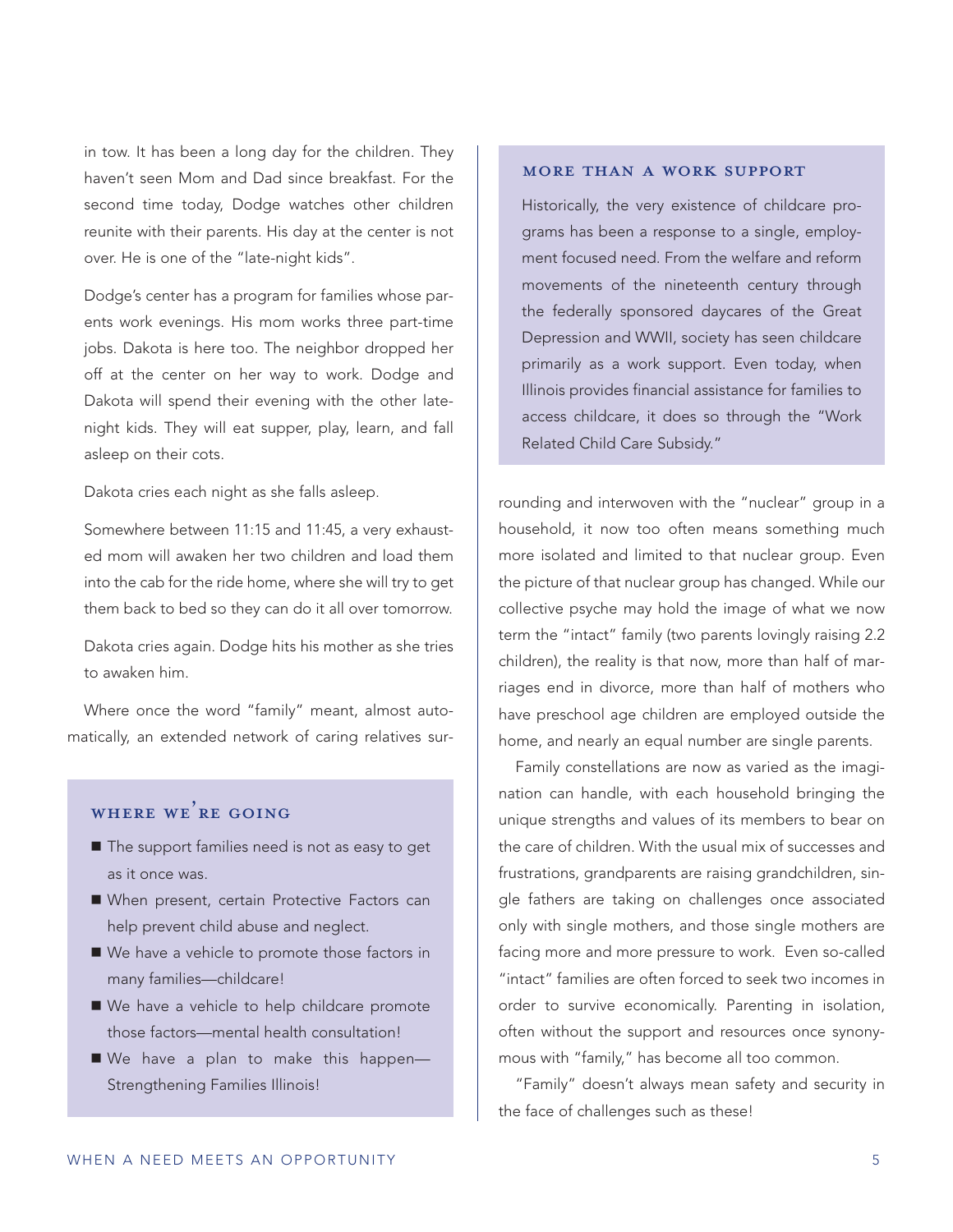Where can we step in to help?

Research and experience also tell us that, concurrent with these changes in family circumstances, more and more parents are by necessity turning to non-family members to help care for their children while they are employed. Where do they turn? Early care and education (ECE) programs now serve approximately 60 percent of children younger than kindergarten age. So great is this need that in Illinois, early care and education has become our third-largest industry.

While for some families this is a matter of choice as they seek out documented benefits of high-quality early education, for most parents, out-of-home care is driven by the simple economic necessity of needing a place for the children while the parents work (see sidebar).

As vital and valuable as this "place for the children" is, it is clearly not a replacement for the full range of supports that families need and which "family" once meant to most parents.

Regardless of childcare's pragmatic origins, however, perhaps no single entity has as much potential to impact the families of young children today.

Driven by the often remarkable people who choose to make the care of children their work, what some still call "daycare" has matured into something much richer and more powerful than a simple employment support, and herein lies opportunity!

#### Risk Factors vs. Protective Factors

Families have always faced stresses. From the simple day-to-day trials of parenting or meeting basic needs to crises of man-made or natural causes, families have long been the central line of defense for weathering life. Why is it that some families thrive while others struggle, even when facing similar life challenges? Why do abuse and neglect occur in one household and not the next, side by side on the same street?

## closeup on child abuse & neglect

Child abuse and neglect represent a major social problem that threatens the basic health and wellbeing of an estimated 2.8 million children annually. (Horton, 2003)

In federal fiscal year 2004, an estimated three million children were alleged to have been abused or neglected and received investigations or assessments by state and local child protective services. (National Child Abuse and Neglect Data System, 2005 report)

#### Now you have a number—a big one.

In Illinois 111,837 children were reported as being abused and neglected in 2005, with 27,165 of these being indicated (confirmed). (Illinois Department of Children and Family Services, 2006)

#### Now you have a number closer to home.

Before being allegedly beaten to death by his grandmother on Friday, four-year-old Jeremiah had suffered two elbow fractures—the first in August, the other two months later. (*Express News*, 2007)

A Carpentersville woman was sentenced Wednesday to eight years in prison for violently shaking her infant son in 2003, leaving him braindamaged and unable to move without assistance. The boy, Desmond Anderson, now three, appeared in court propped up in a wheelchair. He is not expected to live to adulthood. (*Chicago Tribune*, January 2007)

Now you have names. Is it personal yet?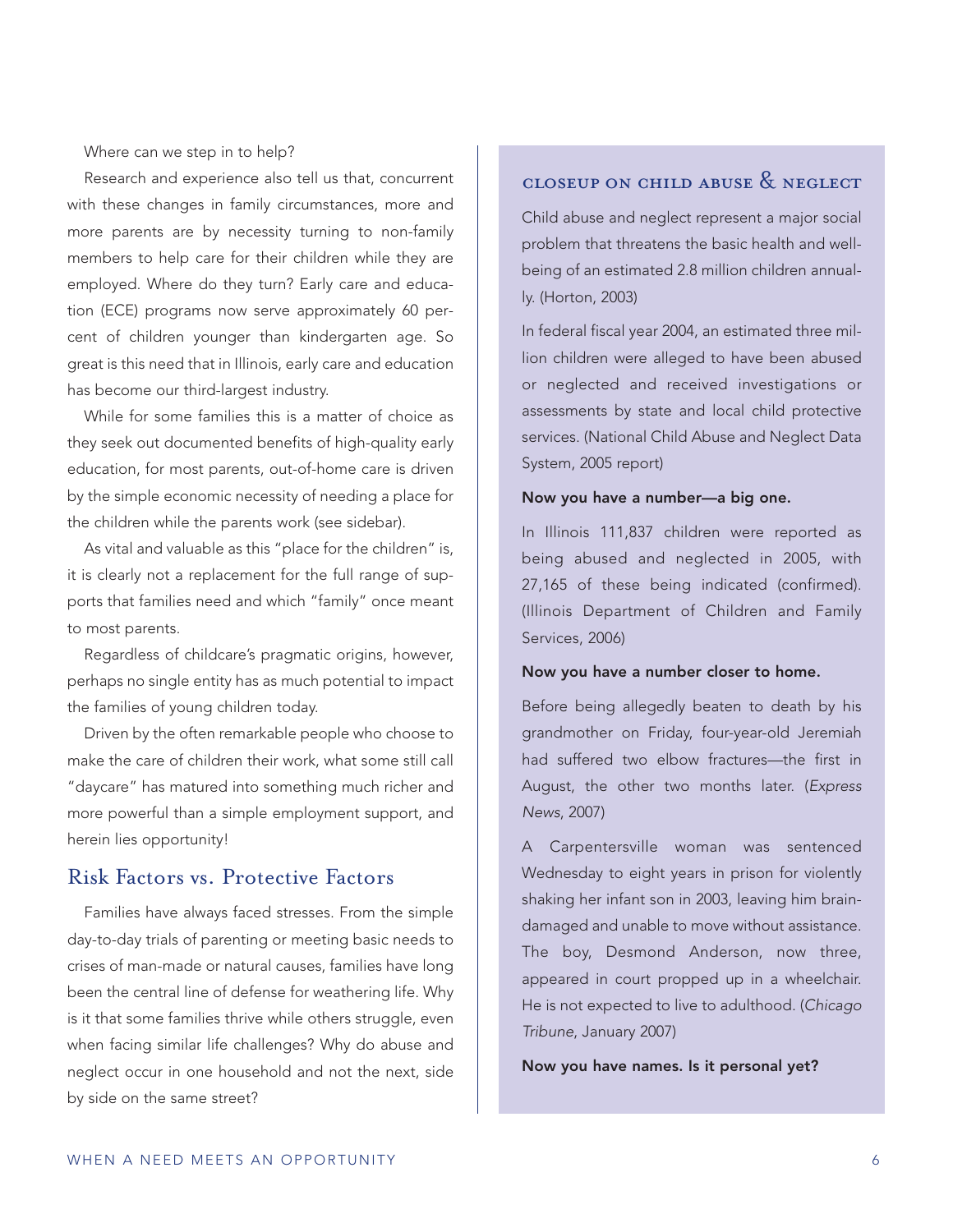#### PROTECTIVE FACTORS

The Center for the Study of Social Policy spent two years researching and identifying a set of Protective Factors that prevent child abuse and neglect. Research also shows that quality early care and education enhances these factors!

- 1. Help parents deal with stress.
- 2. Surround the family with people who care.
- 3. Help parents learn about parenting and child development.
- 4. Offer families concrete support when they need it.
- 5. Promote children's social and emotional development.
- 6. Promote healthy parent-child relationships.

These factors make up the heart of Strengthening Families Illinois.

One line of thought points to risk factors, those life circumstances a family may face that identify it as "at risk." Lack of financial resources, isolation and lack of social support, parental substance abuse, depression or other mental illness, community violence, poverty or unemployment, societal acceptance of violence, and reluctance to "interfere" in the private lives of others all have been shown to impact levels of abuse and neglect as well as overall family functioning. Lessen the risk factors and you will probably see improved outcomes in the families that faced those risks.

But not always. Why?

In order to complete the picture, another set of factors must be looked at: the strengths and resources a family can bring to bear on the risks they face. We need to know what "family" needs to mean in order to make the necessary difference.

## Six Vital Protective Factors and the Childcare Opportunity:The Strengthening Families Illinois Approach

With the above in mind, the Center for the Study of Social Policy (CSSP) has identified five factors that, when present in a family, have been shown to reduce child abuse and neglect. Together they form the core of an initiative called Strengthening Families. Four of these factors relate primarily to parents, while a fifth addresses the developmental needs of children and the quality of their primary relationships. In Illinois, early childhood experts have added a sixth factor—promoting healthy parent-child relationships—to the original five (see sidebar).

More and more, research is showing that the presence or absence of these Protective Factors can make all the difference.

When "family" is a reassuring source of strength, risks and stresses can be faced with more confidence.

When "family" surrounds and holds a young parent with wise and loving arms, then that young mother can hold her child in the same manner.

When "family" fills young parents with reliable knowledge about those mysterious little challenges called children, those young parents can move forward with more certainty and less anxiety.

When "family" offers an ever-present helping hand, a place at the table, and shelter from the storm, then those young parents and their children can more readily bounce back from adversity with grace.

When "family" gives children responsible heroes to grow up like and loved playmates to practice with, those children develop into resilient, remarkable people.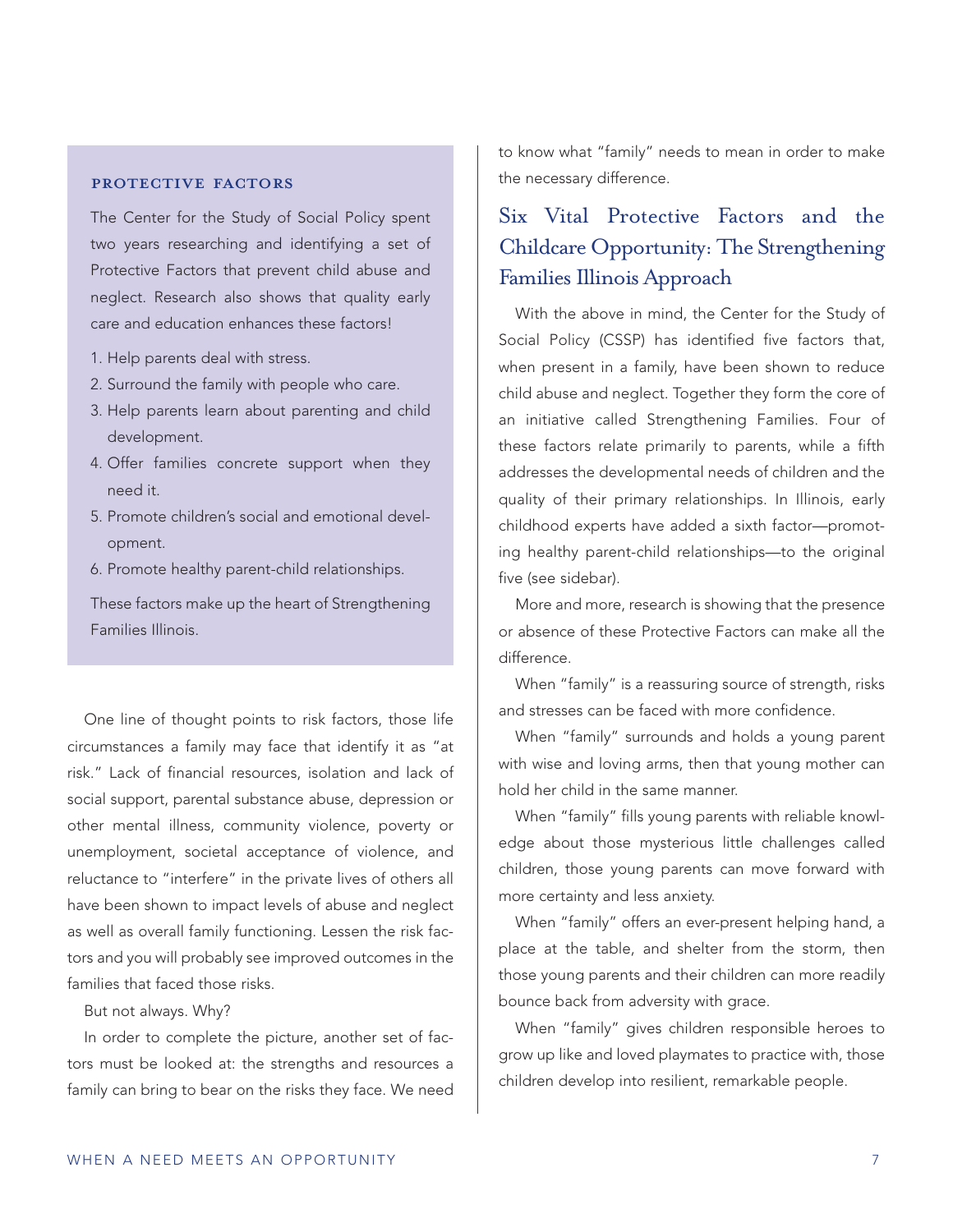#### granny di

*Words and music © Roope, J. (2000)*

G C G Its six AM, I wake him up to face his day C G He's my best friend, and I hate to go away C G Em But I can't take him with me, so I take him to you C D G And you're the one who gets to see him through

We get there early. You meet him at the door.

I'm in a hurry, just like a hundred times before (I say)

"There's Pop Tarts in his book bag, sorry but his hair's not even combed"

And he smiles at you, and I know he's come home

CHORUS:

C G (He says) Daddy I'm safe now, Daddy it's OK C<sub>2</sub> G<sub>2</sub> I'm with my friends now, where I can run and play. C Employees G Employees G Employees Employees G Employees Employees G Employees Employees Employees Employees I'll be right here waiting Daddy, when you end your day. C D G Daddy I'm safe! Daddy it's OK.

I'm on my lunch break. I call him up to just say, "Hi!"

He says "Hi, Daddy!" Then he says "Daddy, Granny Di

is reading us a story, could you please call back again.

Goodbye, Daddy—I wanna see how it ends!"

#### **CHORUS**

**CHORUS** 

He's eight years old, but he was just a brand new tiny baby

when we first brought him to you.

And you shared his first words with us, and you saw his first steps

He loves you Granny, and we have no regrets.

In short, when "family" provides children with a context of safe, attentive, and loving relationships in which to thrive and trust (some experts call this the "attachment process"), then those children will very likely do just that.

Childcare and other ECE environments have a unique ability to impact these Protective Factors in the families they serve.

Childcare centers and family childcare (home-based) providers interact with parents and children on a nearly daily basis. When the parents work full time, it is not uncommon for a child to spend forty-five to fifty-five hours per week in care, with the caregiver gaining an intimate knowledge of and relationship with the child. Unlike some other venues where a family might receive support, the childcare setting is frequently a place of trust and comfort, free of even the hint of the stigma that sometimes accompanies being "helped." Parents come to childcare as equals, consumers in a business transaction, rather than as clients or recipients of "social service." Childcare providers are often viewed as partners in the parenting process, helpful experts who can demystify children's behavior and help in solving problems.

In some cases, a trusted childcare provider may even be seen as a sort of honorary family member, having shared a child's developmental milestones, hurts, and triumphs with the family over time. In the sidebar titled "Granny Di" is a song written for just such a provider, who to this day is still referred to as "Granny Diane" by the now–15-year-old boy who is the child in the song.

Relationships such as this can be a powerful vehicle for change and growth. Even when the relationship is more formal, the shear quantity of time the family is engaged with their childcare provider presents myriad opportunities for family growth and enhancement when the proper strategies are in place!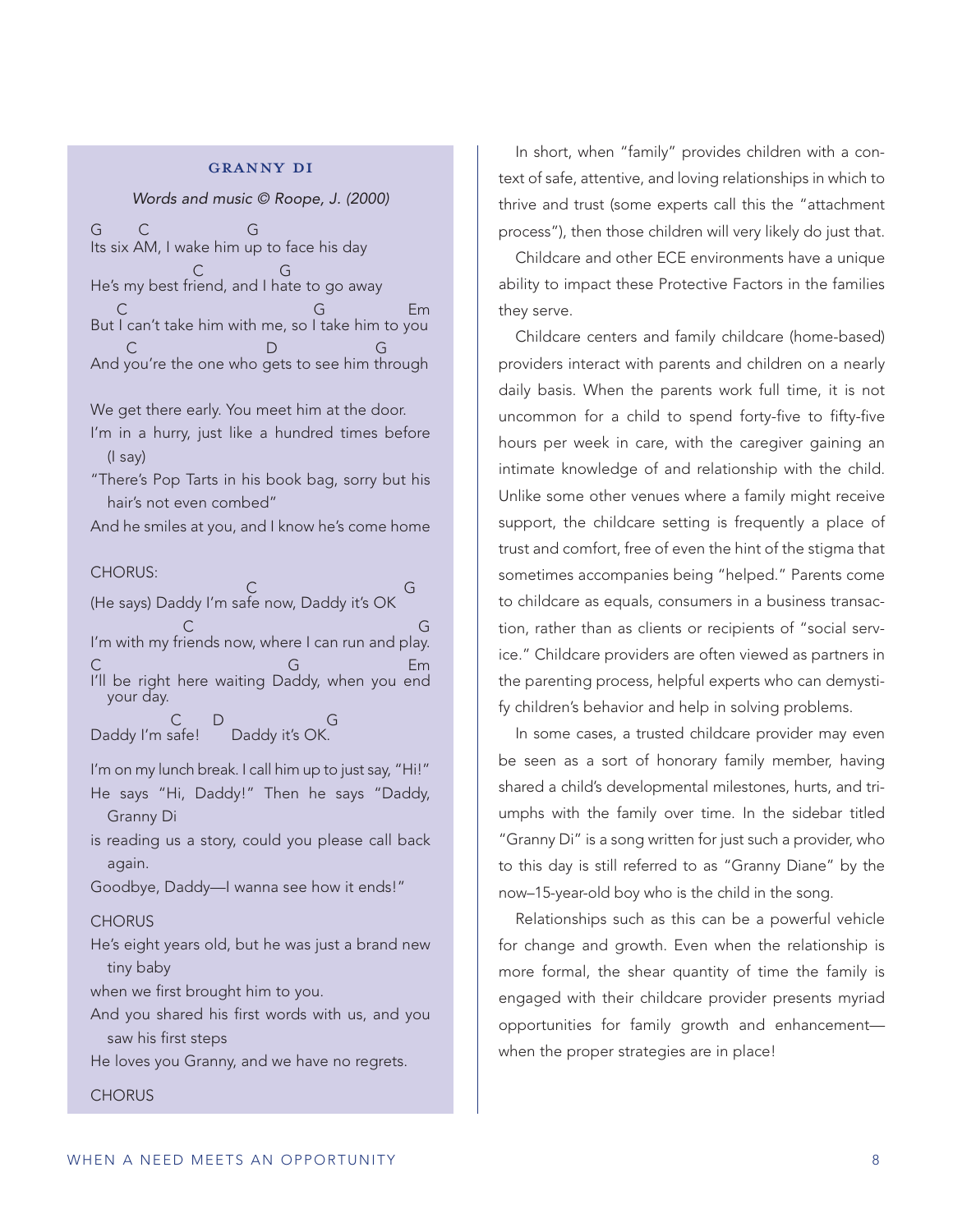## early care & education outcomes

"... research findings on child outcomes in the early care and education field have been impressive. Extensive research over many years shows that high-quality ECE programs have a positive impact on virtually all measures of child development, including cognitive skills, school achievement, social skills, and reduced conduct problems."

Horton (2003)

## Strategies Childcare Providers Can Employ to Strengthen Families

While it is probably beyond the capacity of childcare providers to do much in the way of eliminating or reducing the many risk factors facing families, there is much they can do to promote and strengthen the Protective Factors. Much research has supported the idea that participation in high-quality ECE programs can enhance both child development and family functioning (see sidebar).

Beginning with 100 programs nominated by national experts and state early childhood leaders, CSSP examined the practices employed by high-quality programs to determine specific strategies that promote and support the Strengthening Families Protective Factors. The many strategies found in common across these programs provide a blueprint that all programs can use to help instill the Protective Factors.

Some of these strategies will inherently seem very familiar to ECE providers. Arranging physical space to promote children's development, for instance, is a well practiced skill for most childcare providers. Adapting space to promote friendships and support among parents is a natural extension of this skill base. Adaptation

of other strategies may be more elusive at first. However, part of the Strengthening Families model involves the formation of core groups of ECE providers for the purposes of study, self-assessment, and mutual mentoring. As each program increases its capacity to literally strengthen families, all programs in the group can benefit from that experience. (If this sounds to you like relationships at work again, give yourself a pat on the back.)

Remarkably, these strategies can be readily developed and refined within the existing partnerships between providers and the families they serve! On yet another level, both families and childcare programs will

#### program strategies

- Facilitate Friendships and Mutual Support
- Strengthen Parenting
- Respond to Family Crises
- **E** Link Families to Services and Opportunities
- Facilitate Children's Social and Emotional Development
- Observe and Respond to Early Warning Signs of Child Abuse or Neglect
- Value and Support Parents

## building program capacity to strengthen families

- Build a Respectful Staff Culture
- Customize the Physical Space
- Engage Men
- Form Relationships with Child Welfare Agencies
- Provide Family Support Services
- Employ Mental Health Consultation
- Offer Support for Families with Children with Special Needs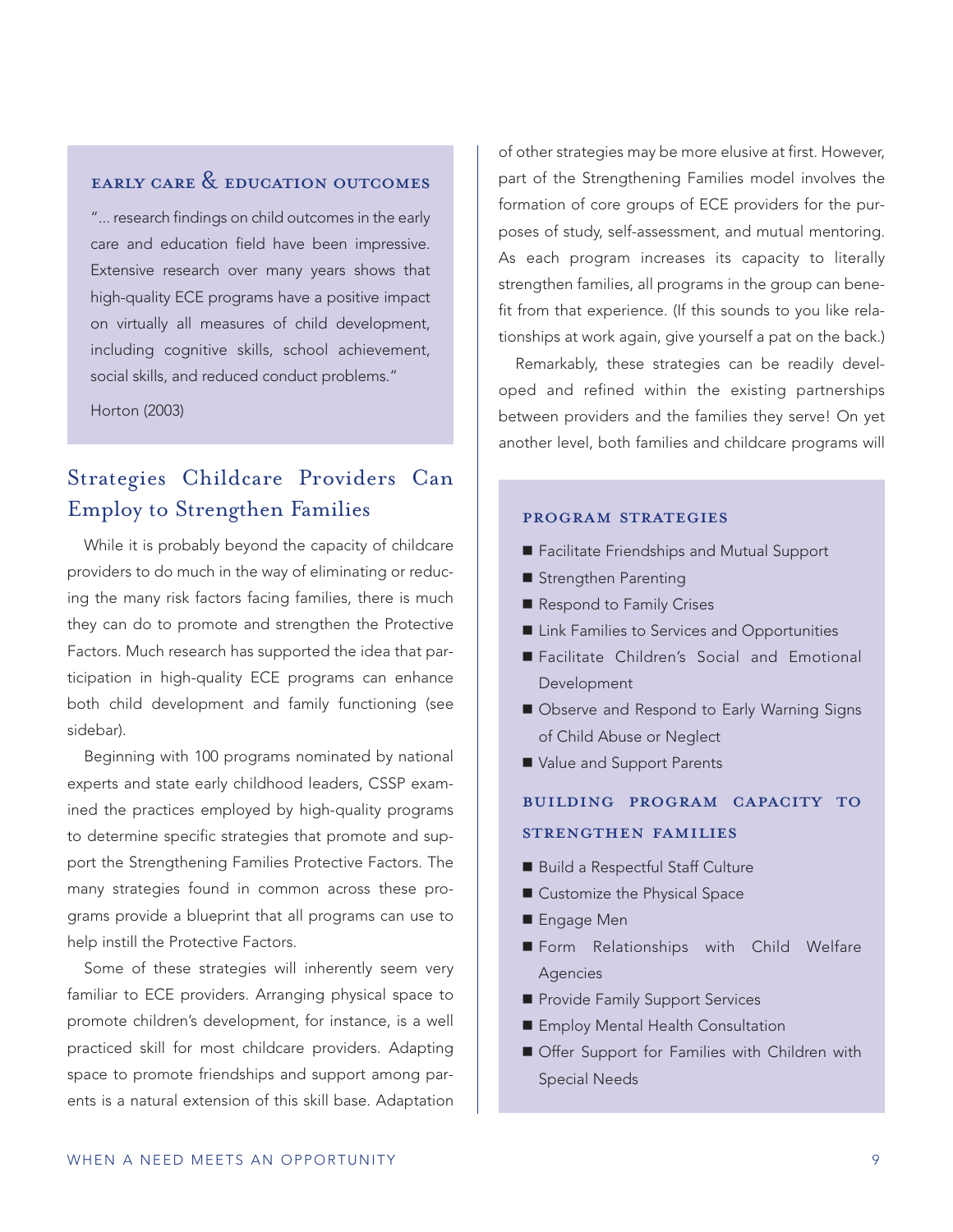## WHAT IS INFANT MENTAL HEALTH?

Infant mental health is the developing capacity of the child from birth to age three to:

- Experience, regulate, and express emotions
- Form close and secure interpersonal relationships, and
- Explore the environment and learn,

all in the context of family, community, and cultural expectations for young children. Infant mental health is synonymous with healthy social and emotional development.

#### (ZERO TO THREE)

be able to benefit from new or enhanced linkages to other resources and services within their communities.

A trusted childcare setting provides an ideal vehicle for families to connect with support services that may have seemed intimidating or confusing otherwise. One such avenue of support is the utilization of mental health consultation.

## Mental Health Consultation in Childcare and Other ECE Settings

The importance of children's health and well-being, physical, mental, and emotional, has been extensively researched and documented. In 2003, the Illinois General Assembly responded to this important mental health need by passing the Illinois Children's Mental Health Act, which paved the way for a unified and comprehensive system of prevention, early-intervention, and treatment options to address children's mental health in our state. One of the most effective tools for addressing both prevention and early intervention is to provide those who care for our children a new kind of partner: the children's mental health consultant (MHC).

What should the ECE provider expect from the mental health consultant? From the start, the MHC should engage the provider in an ongoing, reciprocal, equal relationship! Just as children thrive best in the context of loving, safe, and reciprocal relationships with their caregivers, and just as families find opportunities to grow stronger within secure and trusting relationships with their childcare providers, so too can providers find growth and reassurance in the knowledge they have a trusted resource to help them with this most difficult and crucial work, the care of children. Childcare, to be somewhat obvious, is about caring for children. The parallels with parenting are obvious and meaningful.

Parenting, childcare, and mental health consultation are first and foremost about relationships!

Within the relationship among these three partners, the MHC provides a new set of eyes, ears, and experiences for parents and childcare providers alike. MHCs have a strong background in mental health and child development and are skilled at working with children and the adults who care for them. They may be called mental health consultants, social-emotional specialists, or some other title, but they bring a core set of skills and competencies that can be recognized regardless of the title. Sometimes, consultation is offered by a multi-disciplinary team made up of several professionals along with the MHC. Such a team might include social workers, occupational therapists, developmental therapists, nurses, and others.

Over the course of this relationship between MHC and provider, three services typically are provided:

- Consultation
- Technical assistance
- Referral and linkages

First, the MHC should provide both: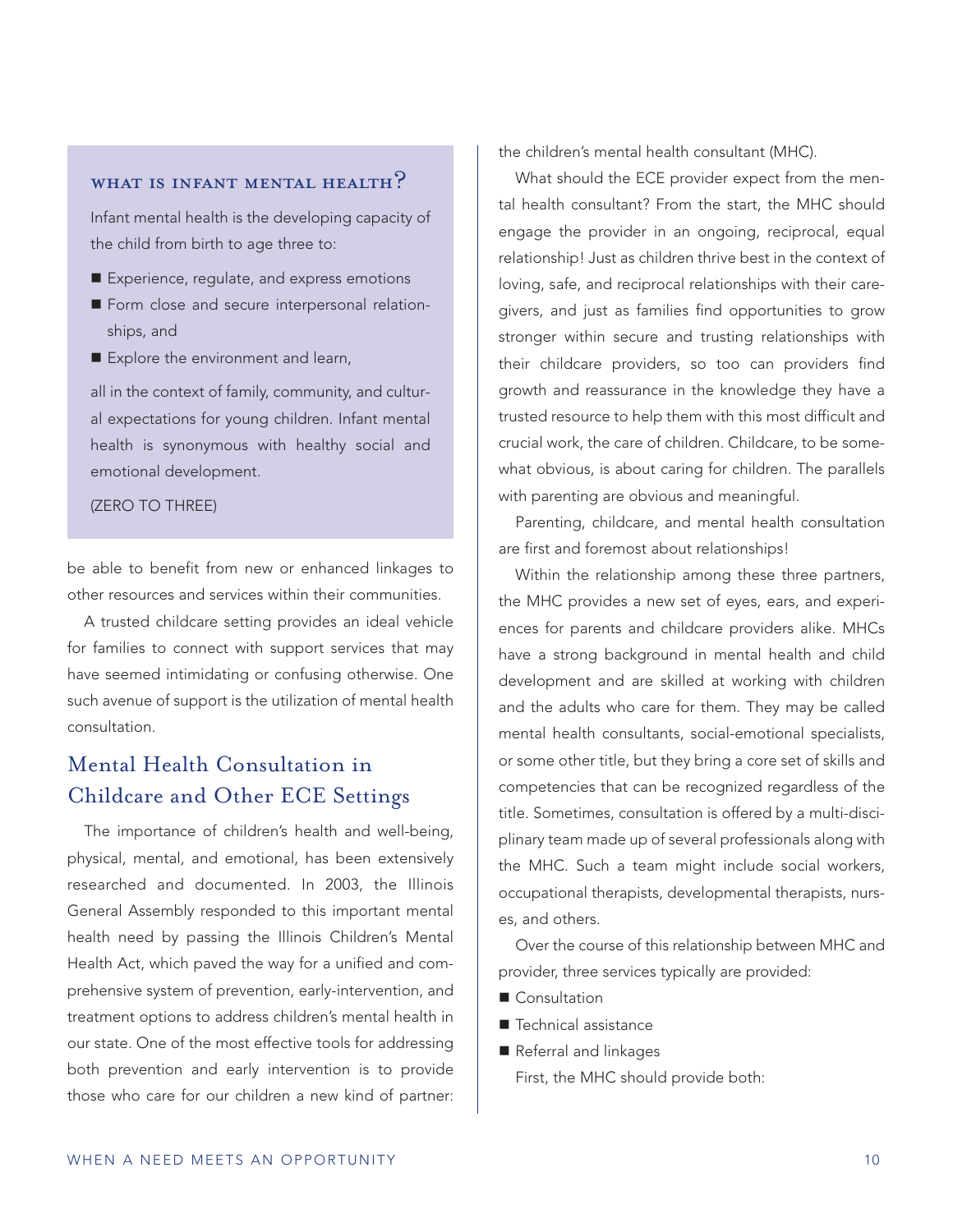- Case-level consultation (centered around a particular child) and
- **Program-level consultation (centered around the** practices of the program)

Consultation will usually involve on-site observation of children (both individuals and groups), teachers and other staff, the physical environment, and program elements such as curricula and expectations. The ECE provider and the MHC become a team in assessment, problem solving, and planning. Each brings unique expertise to the effort. Together, they can develop new strategies to help each child be successful, whether the definition of success is school readiness, better peer relationships, or changes in disruptive behaviors. The MHC may assist the ECE provider with screening tools or may provide screening directly. The MHC may help the provider communicate with families or may do so directly. In some cases, the MHC may also do some direct service with a child or family, or instead may refer them to other services in the community (see below). In some cases, both may occur.

Second, the MHC should be available to provide simple technical assistance—think in terms of quick answers to quick questions—perhaps just a phone call away. Frequently, as the relationship matures, these quick questions become springboards for deeper reflections on how to best support children and families.

Finally, the MHC should be available to help the provider link families to those services in the community that can best support the family's needs and the child's social-emotional development. Perhaps a family would benefit from family therapy, or the child would benefit from a thorough assessment for language delays that have not been identified previously. Perhaps there are concrete services such as housing assistance that would alleviate pressures on the family which are impacting the child's development. Navigating the web of mental

" Every child forms a relationship with every person WHO TAKES CARE OF HER."

...

## " As I am cared for, this is how  $I_{AM}$ "

#### (ZERO TO THREE)

health and social services can be a daunting task for even the most capable family. The skilled MHC can help.

Beyond these typical core activities, there are many other benefits that consultation may bring about, but the central tenet is simple:

Whether we call it attachment, best practice, or building Protective Factors, people thrive best within relationships. The child is nurtured and protected by the parent who is sheltered within the family, which is supported by the caring provider, who is supported in turn by the consultant.

BOTTOM LINE: Relationships like these protect children from abuse and neglect.

Now—please go back and take another look at the story of Dodge and Dakota that began this journey.

## WHAT HAPPENED TO DODGE, DAKOTA, and their mom?

An evening meal program at the center allowed parents working nearby to eat with their children at a nominal cost.

From this meal program, a car-pool sprang up, and the late-night cab ride became a ride home with friends.

From this car-pool, a phone tree sprang up, and parents now had two places to vent, talk, cry, and laugh.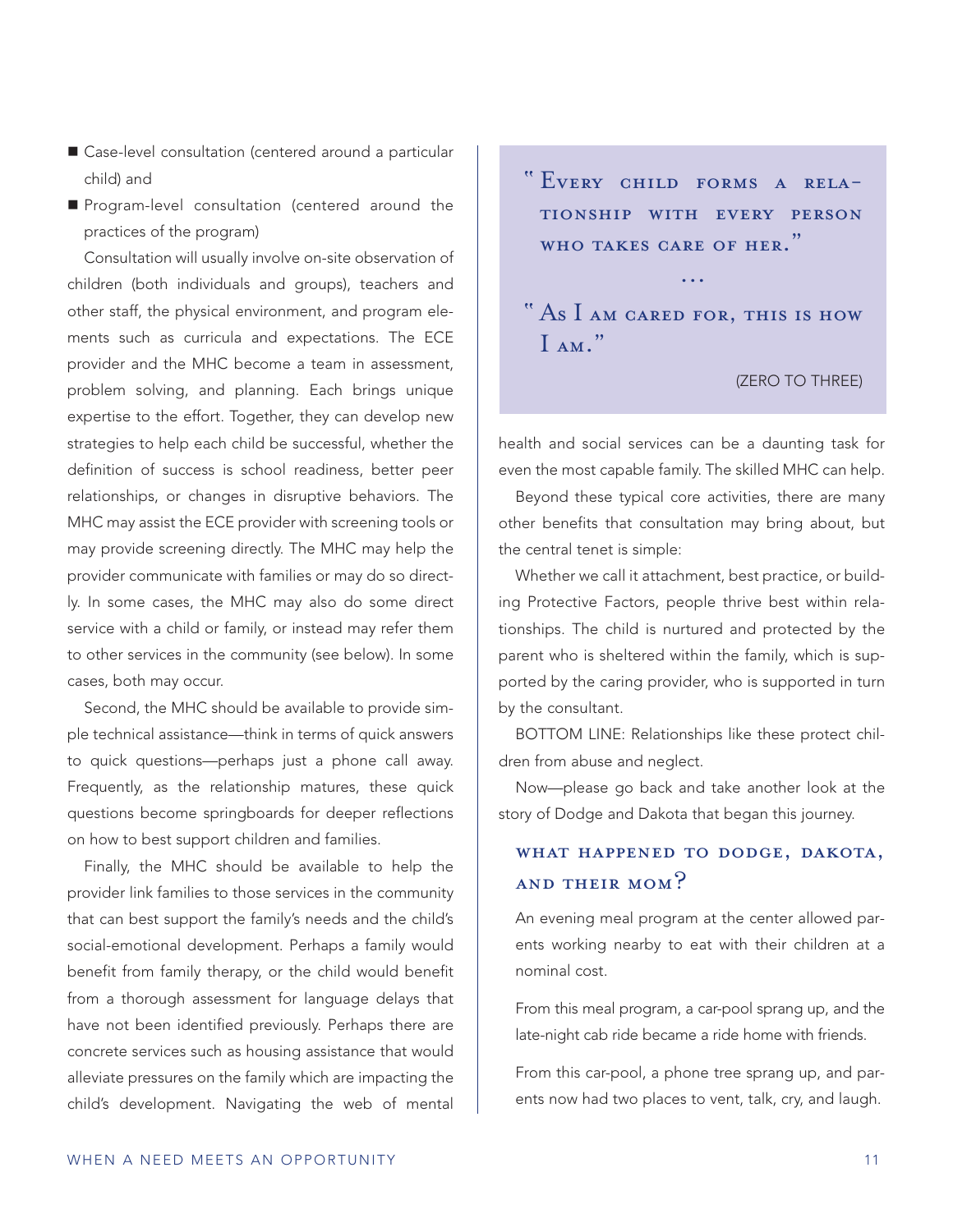The parents and teachers got to know each other much better, and the teachers learned to see Mom with more understanding.

This center had an on site mental health consultant. With her help, Mom and the teachers were able to see Dodge's aggression toward Mom (and others) as his way of acting out hurt and anger. The hitting stopped.

The MHC and the teachers found more ways to give Dakota and Dodge nurturing when they needed it. Where Dodge had lagged behind his peers socially, he began to catch up.

The MHC connected Mom with a group in town that could help her with some physical needs facing the family. She was eventually able to cut back her hours at work. She became a frequent drop-in volunteer at the center when her schedule allowed.

Essentially, this childcare center:

- **Provided a place for Mom to find reassurance within** her stress
- Connected this family with people who cared
- Helped Mom understand her children's behavior from a child's point of view
- Facilitated concrete help
- Gave Dodge help to progress developmentally
- Helped Mom and Dodge heal their relationship

Yes—those are the six Protective Factors—carried out in the context of a trusting relationship with a childcare center—augmented by the presence of mental health consultation.

Along the way, the culture of the center became more accepting and honoring of parents, and the center gained a fine volunteer. The outcome was a team effort, with Mom, the teachers, and the MHC all contributing. Everyone learned. Everyone grew.

Is this replicable?

#### mental health care outcomes

In his groundbreaking study *Prekindergarteners Left Behind: Expulsion Rates in State Prekindergarten Systems*, Yale researcher Walter Gilliam observed that:

"the lowest rates of expulsion were reported by teachers that had an ongoing, regular relationship with a mental health consultant."

Strengthening Families Illinois, along with participating childcare providers and mental health consultation initiatives across Illinois such as:

- Caregiver Connections' Early Childhood Mental Health Consultation
- The Illinois State Board of Education (ISBE) Prevention Initiative
- Early Intervention Social and Emotional Specialists
- Illinois Children's Mental Health Partnership's Mental Health Consultation Pilot

and others are already making the vision of stronger families and safer children a reality.

### Implications for Policy

Policy makers and advocates: as you juggle and balance the many early childhood initiatives that cross your desks, weave one all-important thread throughout—children exist in the context of families and caregivers. Make those families and caregivers strong!

First, support those programs that support family well-being in basic, concrete ways. Health care, childcare, housing, employment, and transportation may be givens to some portions of our population, but they are critical survival points to many struggling families.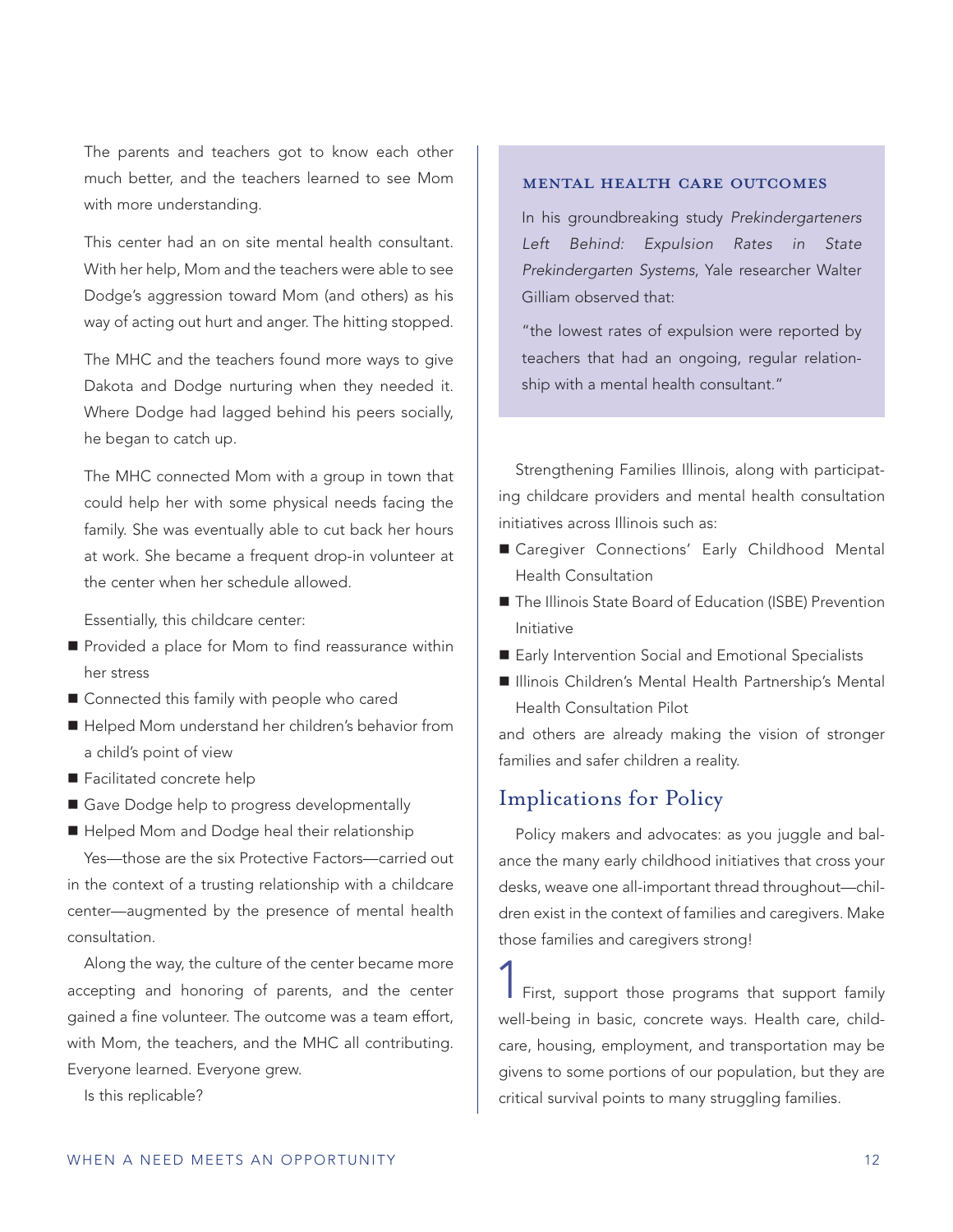This paper is a project of the Building Resiliency Workgroup of Strengthening Families Through Early Care and Education Illinois (SFI).

Written by John Roope, M.Ed., Project Manager of Caregiver Connections' Early Childhood Mental Health Consultation Project.

SFI Building Resiliency Workgroup

Karen Freel, Ounce of Prevention Fund (co-chair)

Gaylord Gieseke, Voices For Illinois Children (co-chair) Kathy Goetz Wolf, Strengthening Families Illinois (staff) Adjoa Denise Blalock, Illinois Department of Human Services Pat Brady, Five A's & a B Courtney Clarke, Children's Home + Aid Tina Copeland, University of Illinois Chicago Child and Family Development Center Lina Cramer, Illinois Family Partnership Network Renee Deberry, Action for Children Reshma Desai, Illinois Violence Prevention Authority Alvina Eineke, Kane County Health Department Tim Gawron, Illinois Department of Children and Family Services Laura Hansen, Action for Children Roselyn Harris, Illinois Department of Human Services Susan Kaplan, Illinois Association for Infant Mental Health Teresa Kelly, Children's Home + Aid Laurie Kramer, Family Resiliency Center, Dept. of Human and Community Development, Univ. of Illinois at Urbana-Champaign Dedra Markovich, Ounce of Prevention Fund Dawn Melchiorre, Voices for Illinois Children Margarita Paredes, Community Care Options Mark Saalfield, Chicago Children's Museum Karen Selman, Children's Home + Aid Barbara Shaw, Illinois Violence Prevention Authority, Illinois Children's Mental Health Partnership Melissa Stalets, First Step Program Molly Steinke, Caregiver Connections Cynthia Stringfellow, Midwest Learning Center for Family Support, Family Focus, Inc.

EARLY CHILDHOOD SUBCOMMITTEE OF THE

strengthening families I L L I N O I S

Anne Studzinski, Illinois Childhood Trauma Coalition

John Tschoe, Administration for Children and Families, Region V Marlita White, Chicago Safe Start Initiative / Dept. of Public Health Laurie Wiley, CFC

Letechia Williams, Illinois Family Partnership Network Marcia Zumbahlen, Consultant/Infant Mental Health Specialist

Strengthening Families Illinois is a collaboration among the Illinois Department of Children and Family Services and more than 40 partner agencies and organizations. SFI is working to build the capacity of early childhood providers and families, and to build the Protective Factors that keep families strong (see over for contact information).

The Illinois Children's Mental Health Partnership is a collaboration of state agency leaders and 25 members appointed by the governor to develop a strategic plan for building a children's mental health system in Illinois. The Early Childhood Committee provides the partnership with guidance for all efforts related to young children and their families.

For more copies or more information, contact:

Guy Schingoethe, Strengthening Families Illinois 312/421-5200 x 125 guys@strengtheningfamiliesillinois.org www.strengtheningfamiliesillinois.org

Support early care and education, including childcare, Early Head Start / Head Start, and pre-school for all. These programs can help level the playing field for thousands of children. Please make sure the teachers and families involved have the tools and resources needed to achieve this huge accomplishment.

Support the statewide expansion of Strengthening Families Illinois. No reinvention of wheels here. The strategies and principles of SFI are effective and have been proven so.

Support early childhood mental health consultation wherever our children are. In childcare, in Early Head Start / Head Start and pre-school, in Early Intervention, in home visiting programs, and yes, in our treatment system as well. The hardworking professionals and families who care for our youngest children need and deserve all the help they can get. There are initiatives serving all of these settings. All are needed, and many are currently pilots that need to be brought to statewide scale.

Expand and solidify these much-needed efforts by:

- Expanding Caregiver Connections (the Illinois Department of Human Services consultation initiative serving childcare) to fully cover the state
- Continuing the development of mental health consultation within the Illinois State Board of Education system
- Supporting the efforts of the Illinois Children's Mental Health Partnership to build treatment capacity as it provides consultation to mental health agencies seeking to serve young children
- Encouraging coordination among these varying initiatives (including Early Intervention). Each serves a unique purpose and populations. Each will generate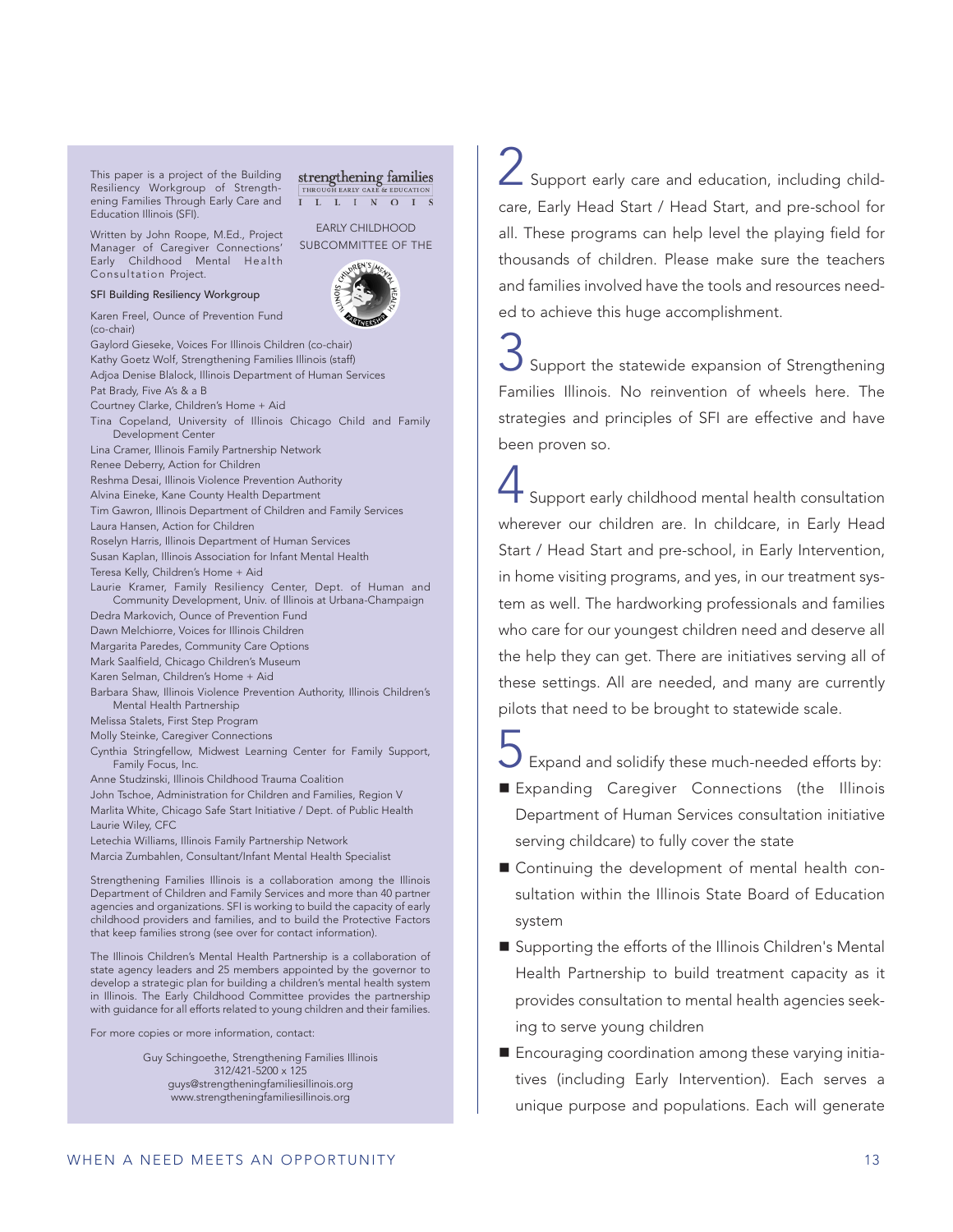unique lessons learned that can benefit all.

- Supporting continued quality enhancement within childcare with a tiered quality-incentive system that can recognize and encourage programs that provide more than just "a place" for our children
- Continuing and expanding support for programs that keep teachers and caregivers strong and growing. Programs like Great Start, TEACH, and Gateways to Opportunity live and die on your watch.

When children and families do need treatment, they often come up against the cruelest of financial and bureaucratic barriers in a system that insists on treating and children and families as separate entities. After all, the system can only get paid for treating the "identified

patient." Fix this, and let our mental health system treat and support what is really in front of them: a family.

This will mean finding dollars. This will mean blending dollars (or, if you prefer, braiding them). This will mean dissolving barriers and changing old mindsets. This will mean encouraging the "silos" to talk with each other and share. The Illinois Department of Children and Family Services and Department of Human Services, for example, are both stakeholders in the development of children and strengthening of families.

Most of all, this will require your leadership and courage.

Support Strengthening Families Illinois and early childhood mental health consultation in our state.